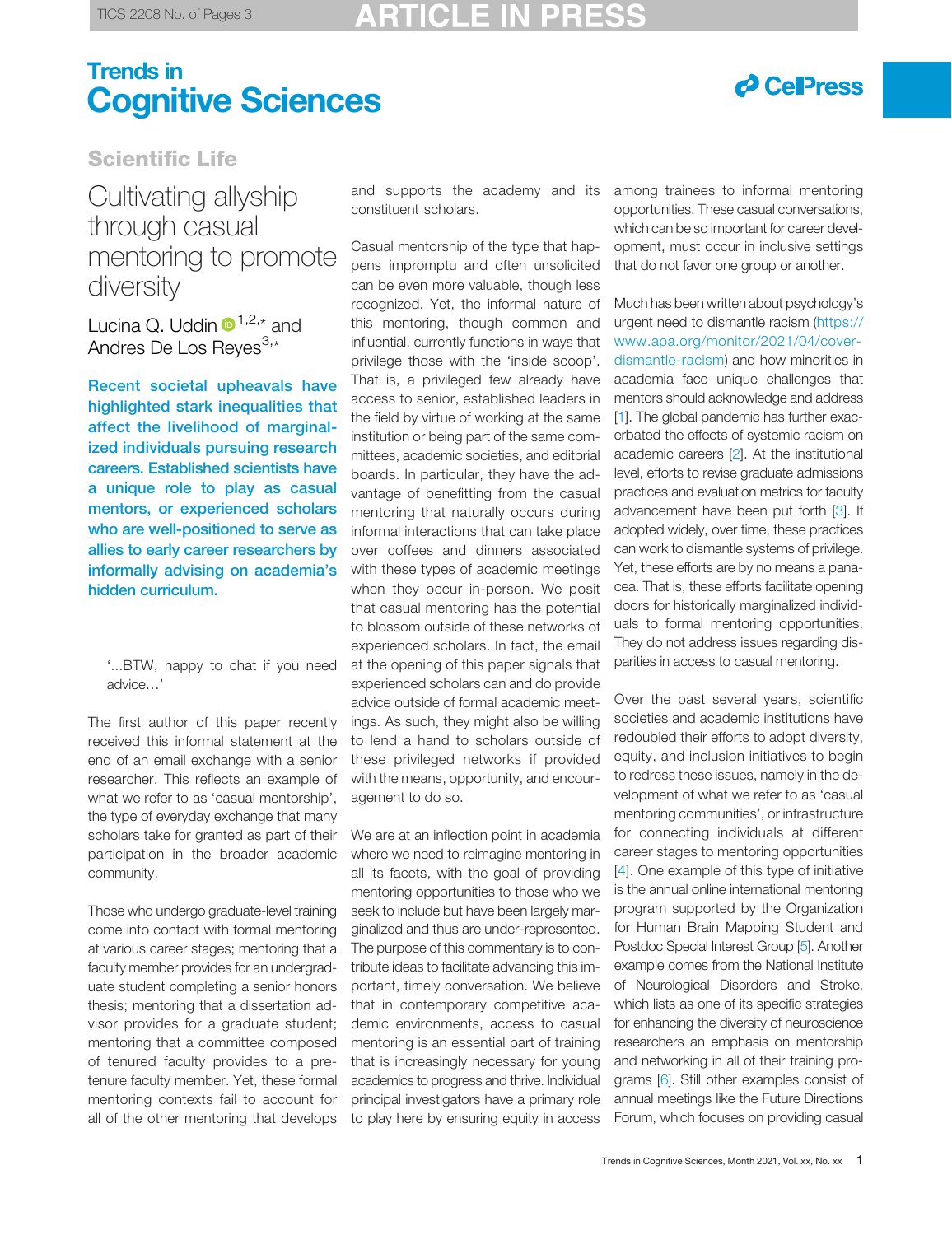## $\boldsymbol{\beta}$  CelPress

mentoring on academic tasks (e.g., publishing, grant writing, job searching) in group and one-on-one mentoring scenarios [\[7](#page-2-0)]. The types of diverse mentoring networks that programs like these provide are particularly crucial for supporting the careers of minority scientists [\[8\]](#page-2-0).

Beyond these casual mentoring communities, individual scholars might also facilitate access to information and resources for minority scientists. A recent survey revealed that historically under-represented neuroscientists (e.g., from Black and Hispanic backgrounds) are more likely to have been the first person in their family to graduate from a 4-year college or university than well-represented (e.g., from white or Asian backgrounds) scientists. In this survey, under-represented scientists reported feeling more support from faculty outside their institutions during their PhD program than well-represented respondents [[9\]](#page-2-0). These findings indicate that individualfocused casual mentoring factors prominently in the academic careers of minoritized individuals.

Senior (often white male) academics have a wealth of knowledge about the 'hidden curricula' of academia: knowledge about essential academic tasks (e.g., job interviewing and starting a laboratory) about which instructors within formal pedagogical contexts (e.g., doctoral coursework) often dedicate little-to-no attention [\[10](#page-2-0)]. As the historical majority in most institutions of higher education, these scholars are in a position to provide one-on-one, personalized advice on sensitive topics that are not typically addressed in public or group settings. Having access to networks of senior academics who can peel back the curtain on the inner workings of academia is one direct means for early career researchers (ECRs) to gain valuable information that is critical for career advancement.

For example, it is well documented that there are gender and racial disparities in

success of negotiation [[11](#page-2-0)], which can come into play during high-stakes scenarios such as discussion of academic salary and startup packages. Multiple career development workshops exist on the topic; these training opportunities can provide excellent tips on negotiation strategies broadly. Still, what an ECR can often benefit the most from is information about what specifically, in a given field, are the norms surrounding key elements of these negotiations, namely salary and startup funds for research. Accurate, disciplinespecific information is often difficult to come by. Thus, individuals often resort to informal queries when attempting to conduct research and gather information on these topics. Indeed, it is most useful to know what type of salary and startup a senior academic in your specific discipline might expect, or at least think is reasonable. Similarly, there are 'unwritten rules' about how to approach editors of journals with presubmission inquiries prior to article submission, and how to build relationships and solicit feedback from program officers at funding agencies like the National Institute of Health and the National Science Foundation, the major funding agencies in the United States.

Senior established academics can make themselves more available to ECRs for the type of targeted, one-on-one mentorship we discuss here. These types of mentoring relationships need not be lifelong, or even continuous, for them to be useful. There are certain career transitions, particularly during preparation for entering the academic job market or negotiating the terms of a faculty appointment, during which ECRs can benefit from one-off conversations and advice that an established researcher can easily provide with minimal 'cost' (e.g., an hour of their time).

How can we increase opportunities for both parties to engage in this type of casual mentorship? The 'bottom-up' approach would be to encourage young scientists to send unsolicited emails directly to individuals from whom they think they might receive relevant career advice. Indeed, effective self-management for ECRs involves actively creating a network of mentors at different career stages [[12](#page-2-0)]. This 'cold-calling approach' could potentially result, however, in unanswered emails and frustration. In this respect, 'top-down' approaches like the casual mentoring communities we previously described provide a means by which senior academics can make known their interest in serving as casual mentors. In Box 1, we provide additional suggestions for how senior academics can advertise their willingness to participate in cross-institutional mentorship.

In our experience, those who have been in academia for many years and have enjoyed a successful career often comment that mentoring the next generation of scientists is one of the most rewarding aspects of the profession. Being more intentional, open, and inclusive in our mentoring practices by actively seeking out opportunities to engage in 'casual

### Box 1. Ways to advertise openness to casual mentoring

Senior academics are often willing, able, and eager to provide casual mentoring to ECRs, particularly those who are under-represented in academia. We suggest that senior researchers could post this intention to respond to mentoring requests explicitly on either a lab website or on social media. For example, allies and would-be sponsors might consider including the statement 'Available for academic career advice' in their Twitter bio. One option would be for interested potential mentors to advertise 'virtual office hours' publicly using scheduling tools such as <https://youcanbook.me/>. Such tools obviate the need for back-and-forth scheduling emails and lower the barrier (and intimidation factor) to contacting senior scientists for the first time. In addition, scheduling tools can help individuals to set boundaries so that casual mentoring does not reach the point of becoming burdensome. As virtual mentoring becomes more common [[14](#page-2-0)], the opportunities for reaching broad, diverse pools of ECRs continue to increase.